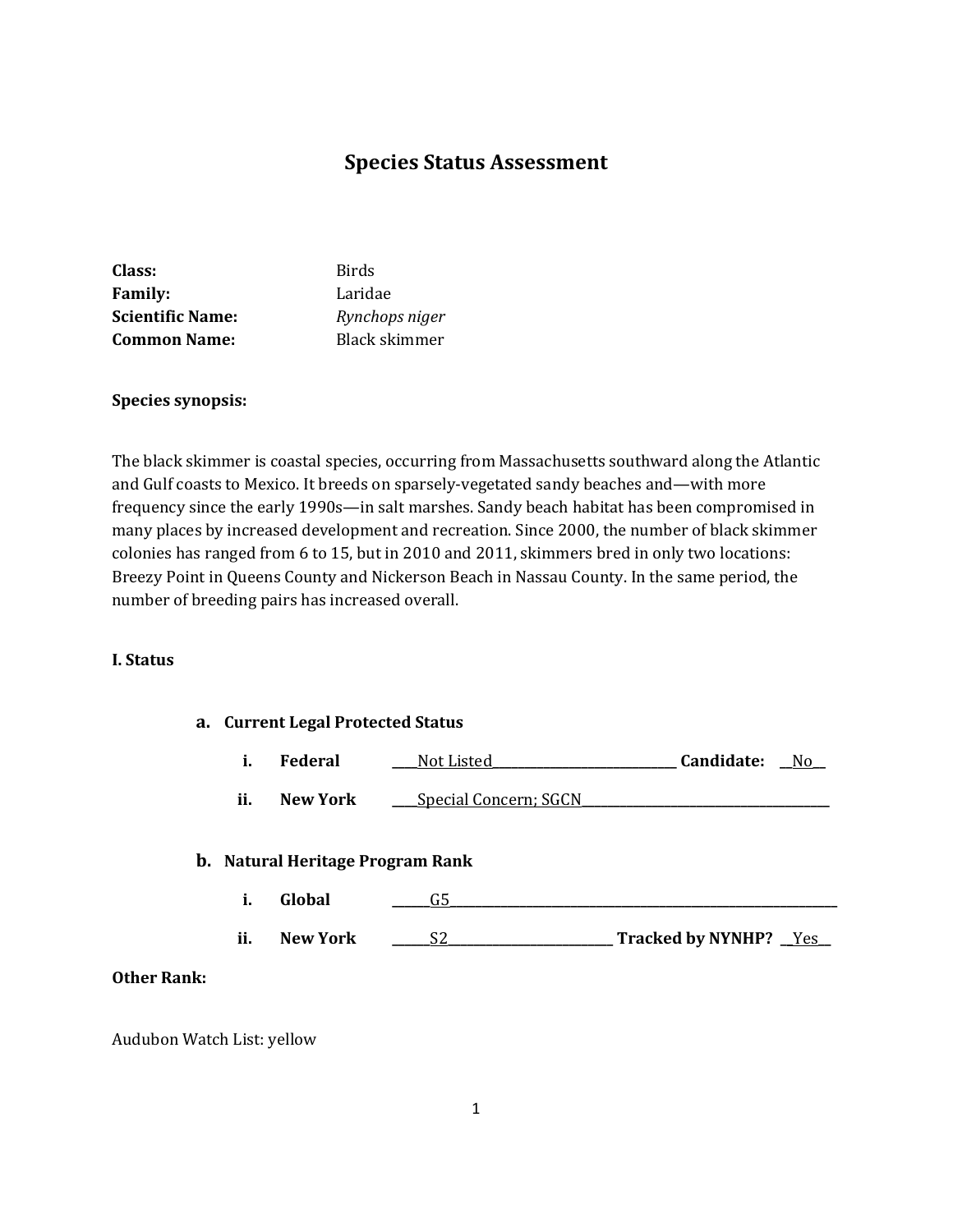## **Status Discussion:**

Black Skimmer breeds in only two locations on the south shore of Long Island, and is virtually absent elsewhere in the state. Populations in Connecticut, Massachusetts, and New Jersey are all stable, though the breeding population in New Jersey is listed as endangered.

### **II. Abundance and Distribution Trends**

## **a. North America**

|             | i. Abundance      |                                                           |  |
|-------------|-------------------|-----------------------------------------------------------|--|
|             |                   | ___ declining <u>X</u> increasing ___ stable ___ unknown  |  |
|             | ii. Distribution: |                                                           |  |
|             |                   | ___ declining <u>X</u> _increasing ___ stable ___ unknown |  |
|             |                   |                                                           |  |
|             |                   |                                                           |  |
| b. Regional |                   |                                                           |  |
|             | i. Abundance      |                                                           |  |
|             |                   |                                                           |  |
|             | ii. Distribution: |                                                           |  |
|             |                   |                                                           |  |
|             |                   | Regional Unit Considered: Eastern U.S.                    |  |
|             |                   |                                                           |  |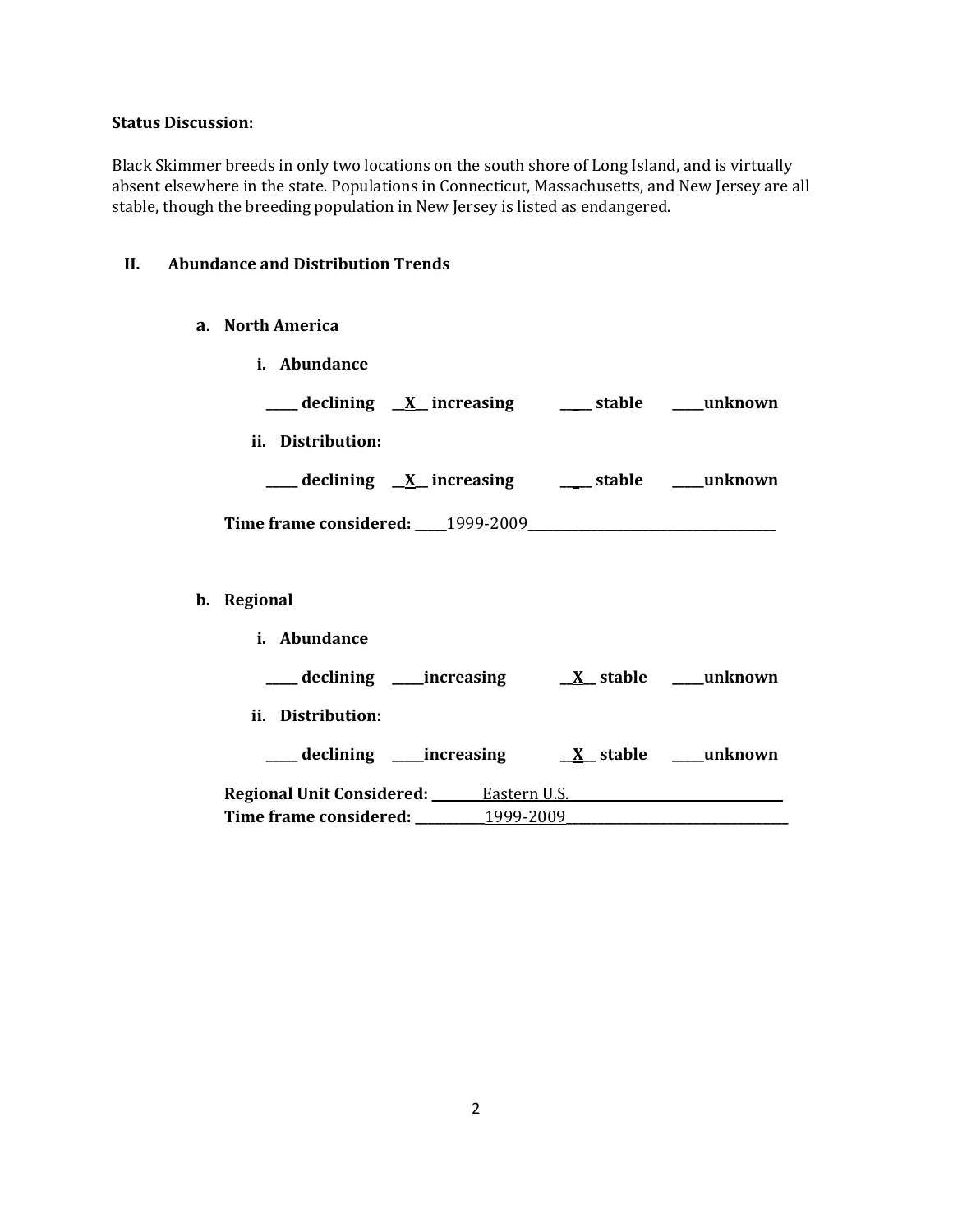**c. Adjacent States and Provinces**

| <b>CONNECTICUT</b>                                                      | Not Present ________                                                                                                                    | No data ______ |
|-------------------------------------------------------------------------|-----------------------------------------------------------------------------------------------------------------------------------------|----------------|
| i. Abundance                                                            | $\frac{1}{\sqrt{1-x^2}}$ declining $\frac{1}{\sqrt{1-x^2}}$ increasing $\frac{1}{\sqrt{1-x^2}}$ stable $\frac{1}{\sqrt{1-x^2}}$ unknown |                |
| ii. Distribution:                                                       |                                                                                                                                         |                |
|                                                                         | ___ declining ___ increasing ___ __ __ __ __ __ __ __ __ __ __ unknown                                                                  |                |
| Time frame considered: First colony (still present) established in 1998 |                                                                                                                                         |                |
|                                                                         |                                                                                                                                         |                |
| MASSACHUSETTS Not Present __________ No data ______                     |                                                                                                                                         |                |
| i. Abundance                                                            |                                                                                                                                         |                |
|                                                                         |                                                                                                                                         |                |
| ii. Distribution:                                                       |                                                                                                                                         |                |
|                                                                         |                                                                                                                                         |                |
| Time frame considered: __Averaged 4 pairs over last 20 years            |                                                                                                                                         |                |
|                                                                         |                                                                                                                                         |                |
| NEW JERSEY Not Present _________ No data ______                         |                                                                                                                                         |                |
| i. Abundance                                                            |                                                                                                                                         |                |
|                                                                         | ___ declining ___ increasing ___ <i>X_</i> stable ___ unknown                                                                           |                |
| ii. Distribution:                                                       |                                                                                                                                         |                |
|                                                                         |                                                                                                                                         |                |
| Time frame considered: 1993-2005                                        |                                                                                                                                         |                |
| Listing Status: Endangered (breeding); Threatened (non-br.) SGCN? Yes   |                                                                                                                                         |                |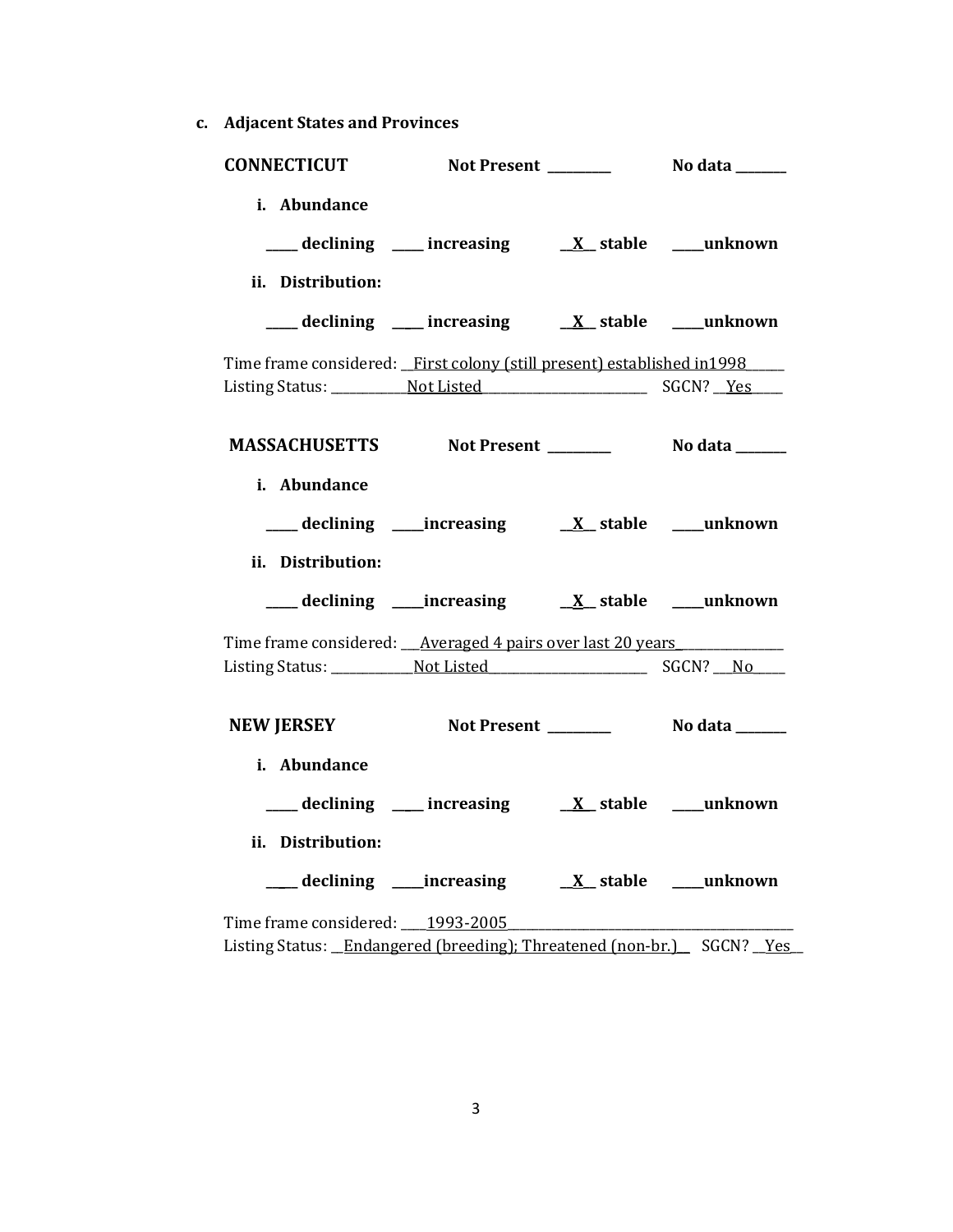| <b>ONTARIO</b>                            | Not Present $X$ | No data ______                             |
|-------------------------------------------|-----------------|--------------------------------------------|
| <b>PENNSYLVANIA</b>                       | Not Present $X$ | No data $\_\_\_\_\_\_\_\_\_\_\_\_\_\_\_\_$ |
| <b>QUEBEC</b>                             | Not Present $X$ | No data $\_\_\_\_\_\_\_\_\_\_\_\_\$        |
| <b>VERMONT</b>                            | Not Present $X$ | No data $\_\_\_\_\_\_\_\_\_\_\_\_\$        |
| d. New York                               |                 | No data ______                             |
| i. Abundance                              |                 |                                            |
|                                           |                 |                                            |
| ii. Distribution:                         |                 |                                            |
|                                           |                 |                                            |
| Time frame considered: 1980-85 to 2000-05 |                 |                                            |

# **Monitoring in New York.**

Long Island Colonial Waterbird surveys are conducted annually for black skimmers.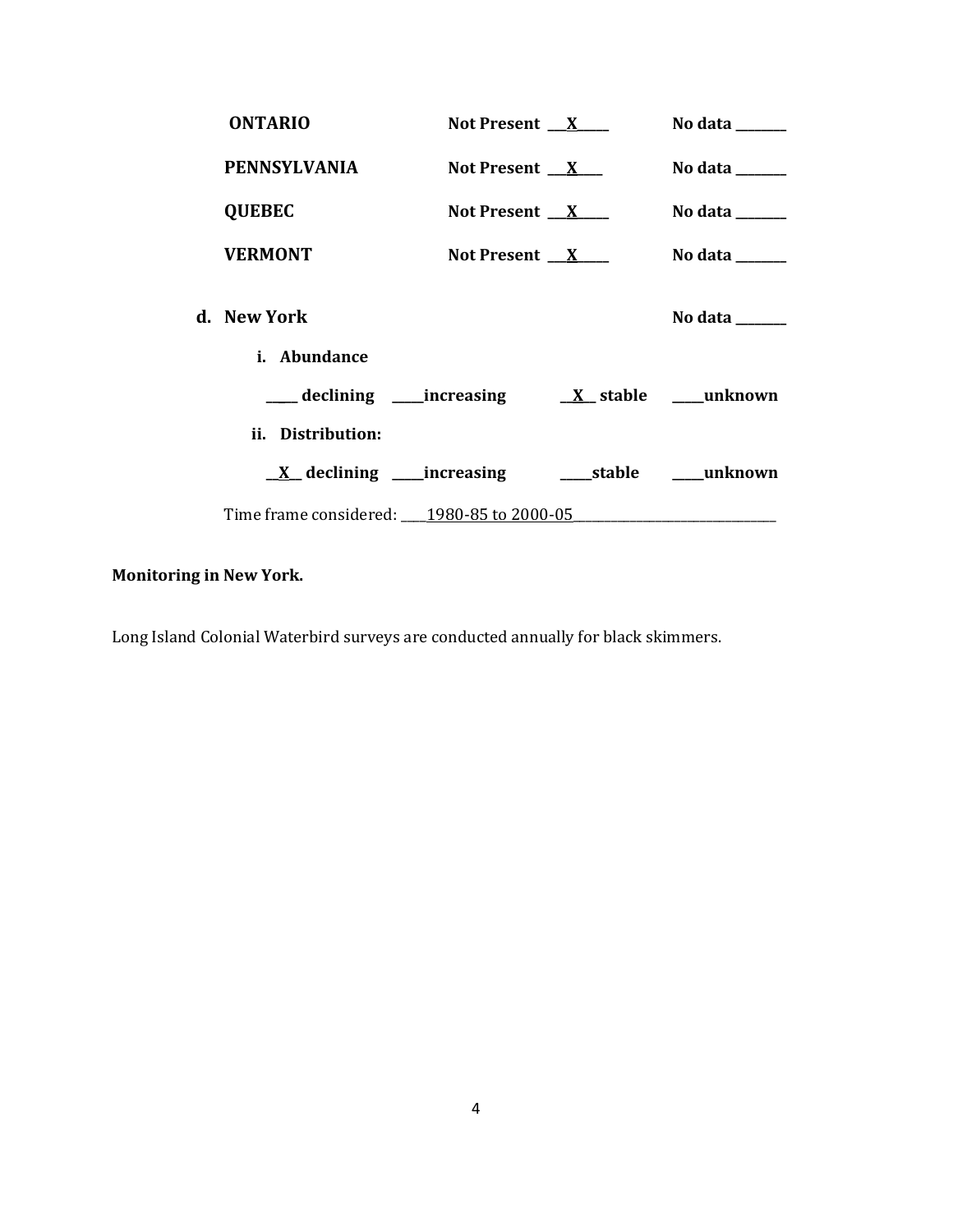### **Trends Discussion:**

Most U.S. trend data are from the late 1970s, with irregular surveys since then. In the 1970s, the black skimmer was considered a vulnerable and declining species [\(Downing 1973\)](http://bna.birds.cornell.edu/bna/species/108/articles/species/108/biblio/bib037), but recent evidence suggests that its population has stabilized in many states, albeit at lower levels than in the early 1960s. As of the early 1980s, the eastern U.S. population was stable or perhaps increasing in some areas (Buckley and Buckley 1984). Population trends in the southeastern U.S. are unknown (Clapp and Buckley 1984).

Black skimmers have been known in New York since the mid 1800s (Gochfeld and Burger 1994). They were first discovered breeding on Long Island in 1934 at Gilgo State Park (Vogt 1934). Skimmers were common breeders on Long Island throughout the middle of the 20th century, with an average of over 400 pairs at 10-13 colonies reported during surveys conducted from 1974-1978 (Buckley and Buckley 1980).

Long Island Colonial Waterbird surveys since 2001 documented a low of 265 pairs in 2004 with a generally increasing trend since then; 589 pairs were documented in 2010. However, there has been a decline in the number of locations where breeding is attempted. The number of colonies decreased from fifteen (15) in 2008, to nine (9) in 2009, and only two (2) in both 2010 and 2011 (Nickerson Beach and Breezy Point). Tables 1 and 2 show the number of colonies and nesting pairs from 1985 to 2011 (NYSDEC 2012).



TABLE 1: THE NUMBER OF BLACK SKIMMER COLONIES RECORDED DURING THE LICWPP. THE AVERAGE NUMBER OF COLONIES PER YEAR IS ELEVEN (11).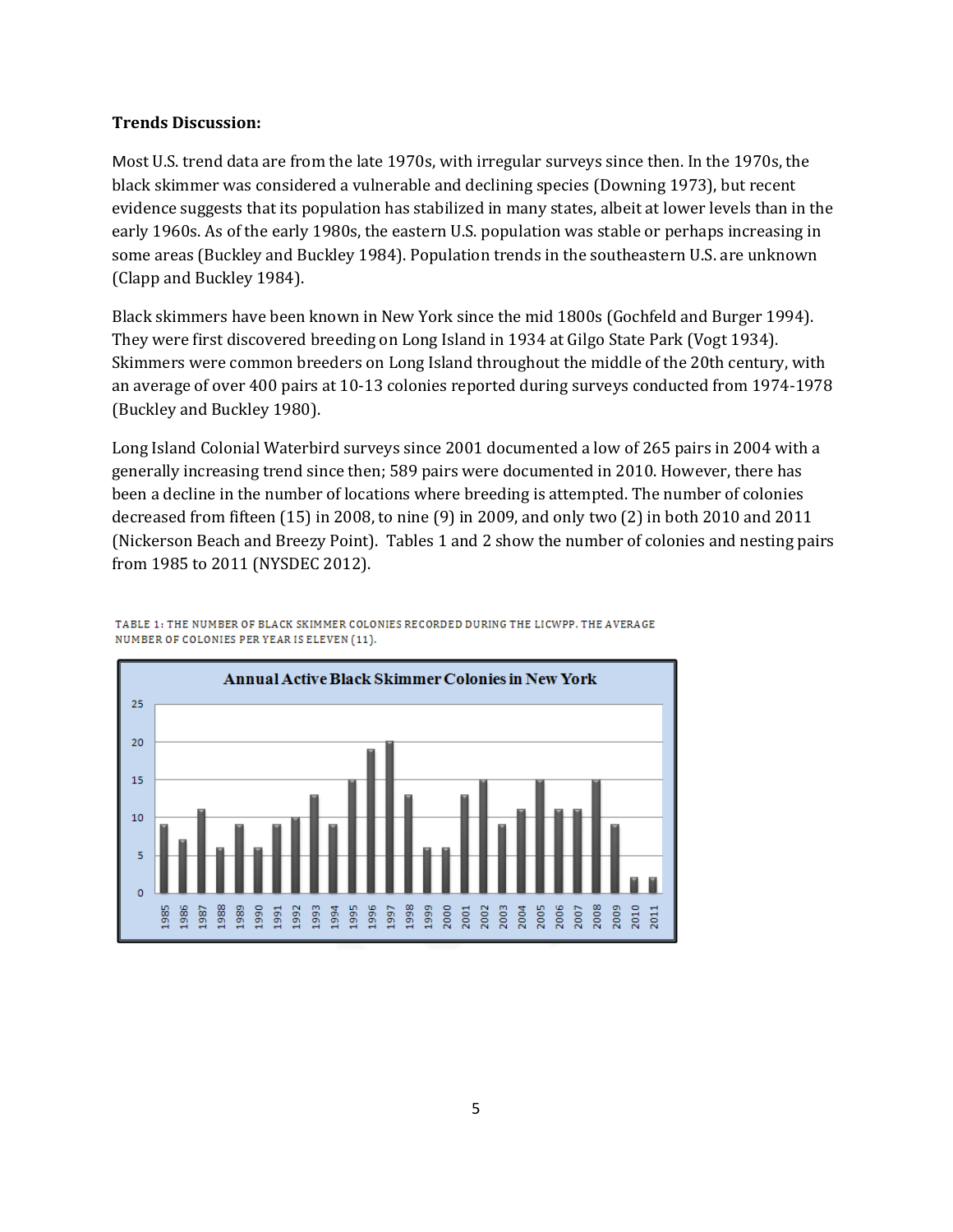

TABLE 2: THE NUMBER OF ANNUAL BREEDING PAIRS OF BLACK SKIMMER AS RECORDED DURING THE LICWPP. THE ANNUAL AVERAGE NUMBER OF BREEDING PAIRS IS APPROXIMATELY 495.



**Figure 1**: Range of black skimmer in North and Central America (Birds of North America Online).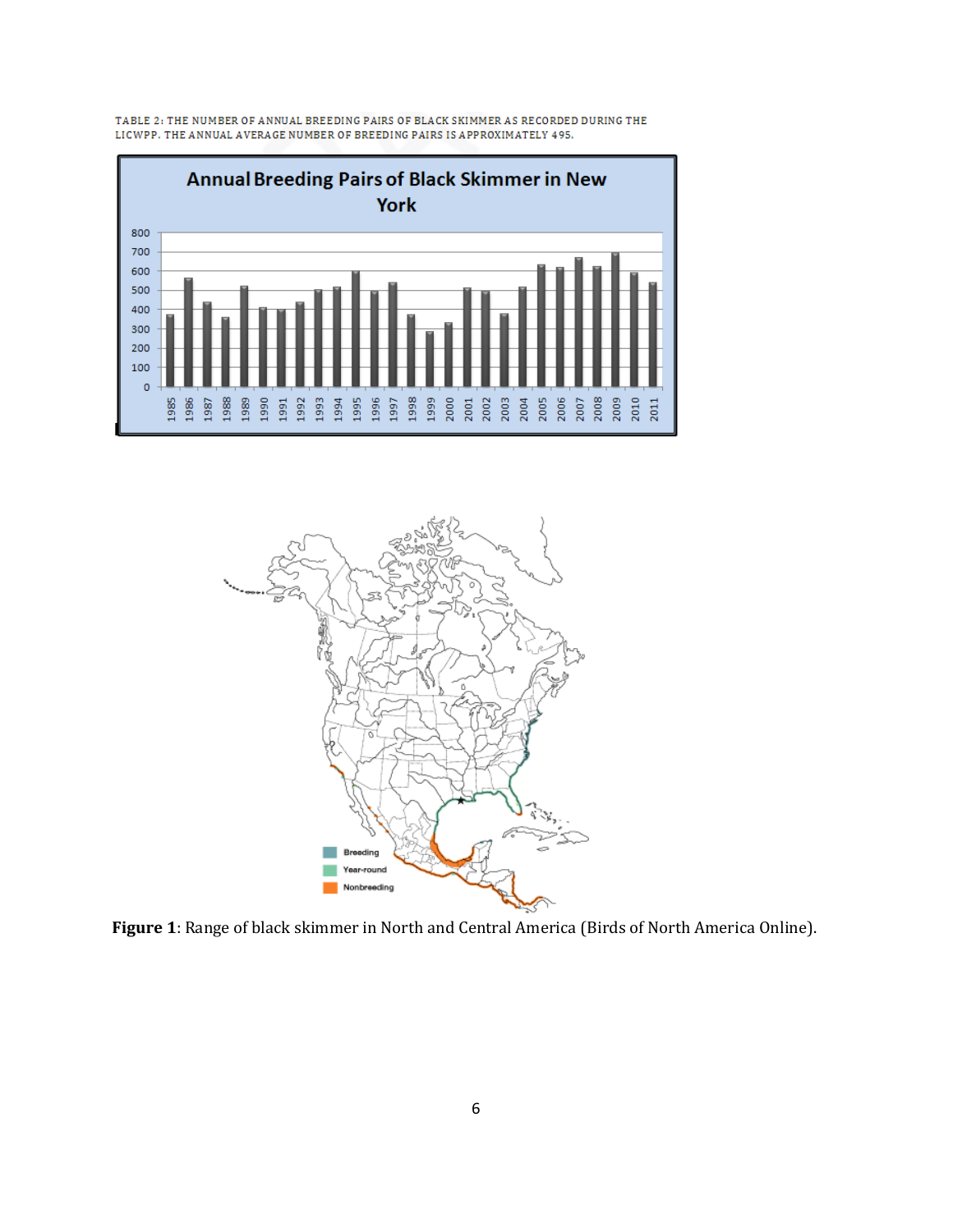

**Figure 2:** Occurrence of black skimmers in New York during the second Breeding Bird Atlas (McGowan and Corwin 2008).



**Figure 3:** Conservation status of black skimmers in the United States (NatureServe 2013).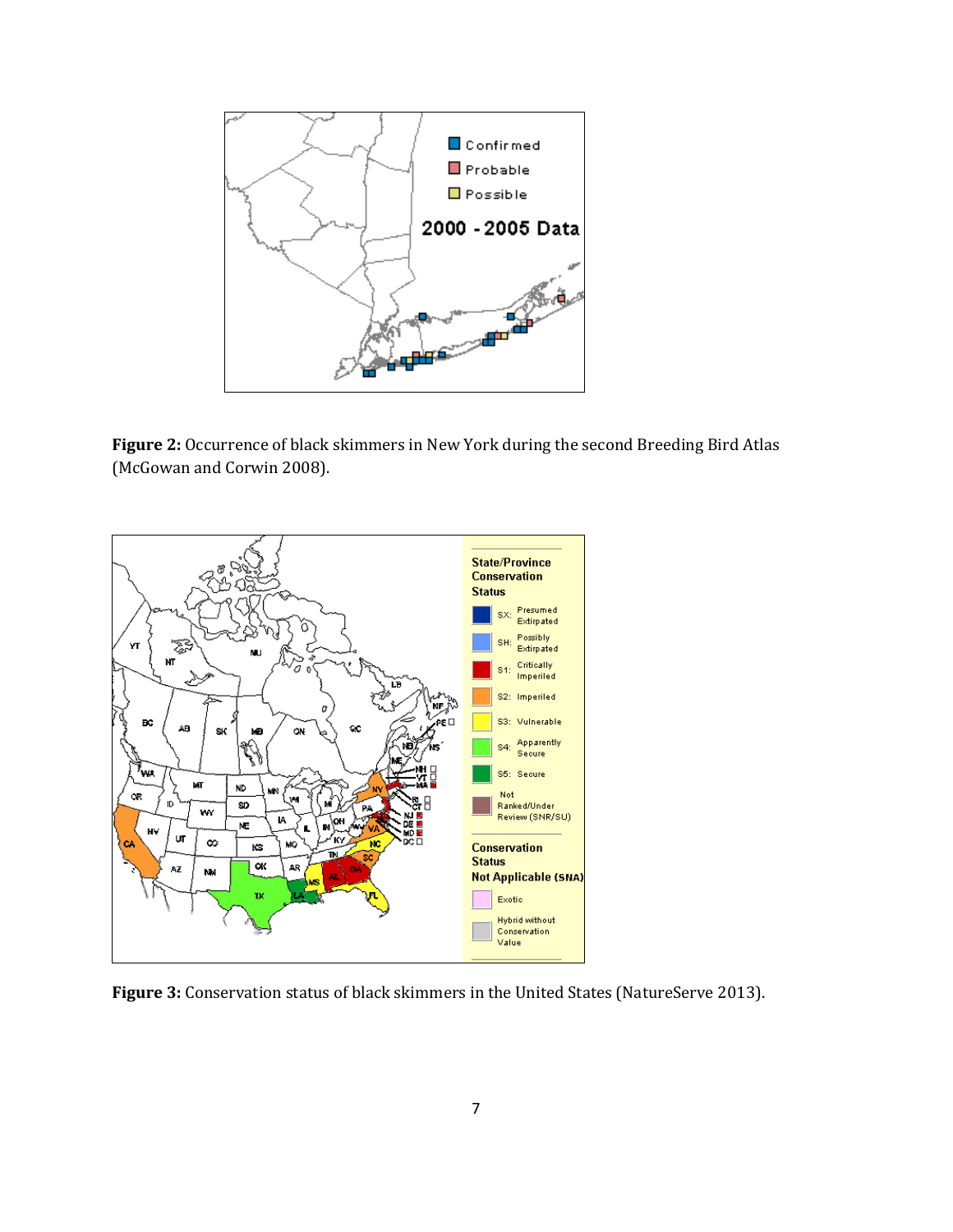## **III. New York Rarity, if known:**

| <b>Historic</b> | # of Animals | # of Locations | % of State |
|-----------------|--------------|----------------|------------|
| prior to 1970   |              |                |            |
| prior to 1980   | 400 prs      | 10-13          |            |
| prior to 1990   |              |                |            |

### **Details of historic occurrence:**

Buckley and Buckley (1980) reported an average of more than 400 pairs at 10-13 colonies during surveys on Long Island from 1974 to 1978. The first breeding bird atlas (1980-85) documented occurrence in 37 survey blocks, less than 1% of the state but 14% of the survey blocks on Long Island (Andrle and Carroll 1988).

| <b>Current</b> | # of Animals   | # of Locations | % of State |
|----------------|----------------|----------------|------------|
|                | <u>589 prs</u> |                |            |

## **Details of current occurrence:**

On average, about 495 black skimmer pairs nest annually in New York. The Long Island Colonial Waterbird survey documented 589 pairs at two active sites in 2010. The Nickerson Beach nesting site averages between 150 and 200 pair annually with much higher counts in recent years. Nickerson's highest survey count occurred in 2009 with 467 pair. The Breezy Point nesting site averages approximately 150 pair with a high survey count of 353 pair in 2001.

The second breeding bird atlas (2000-05) documented occurrence in 25 survey blocks, less than 1% of the state but 9% of the survey blocks on Long Island (McGowan and Corwin 2008).

# **New York's Contribution to Species North American Range:**

# **Classification of New York Range**

**\_\_\_\_\_ Core**

**\_\_**X**\_\_\_ Peripheral**

**\_\_\_\_\_ Disjunct**

**\_\_\_\_\_\_\_\_\_\_\_**

**Distance to core population:**

**Distribution** (percent of NY where species occurs) **Abundance** (within NY distribution)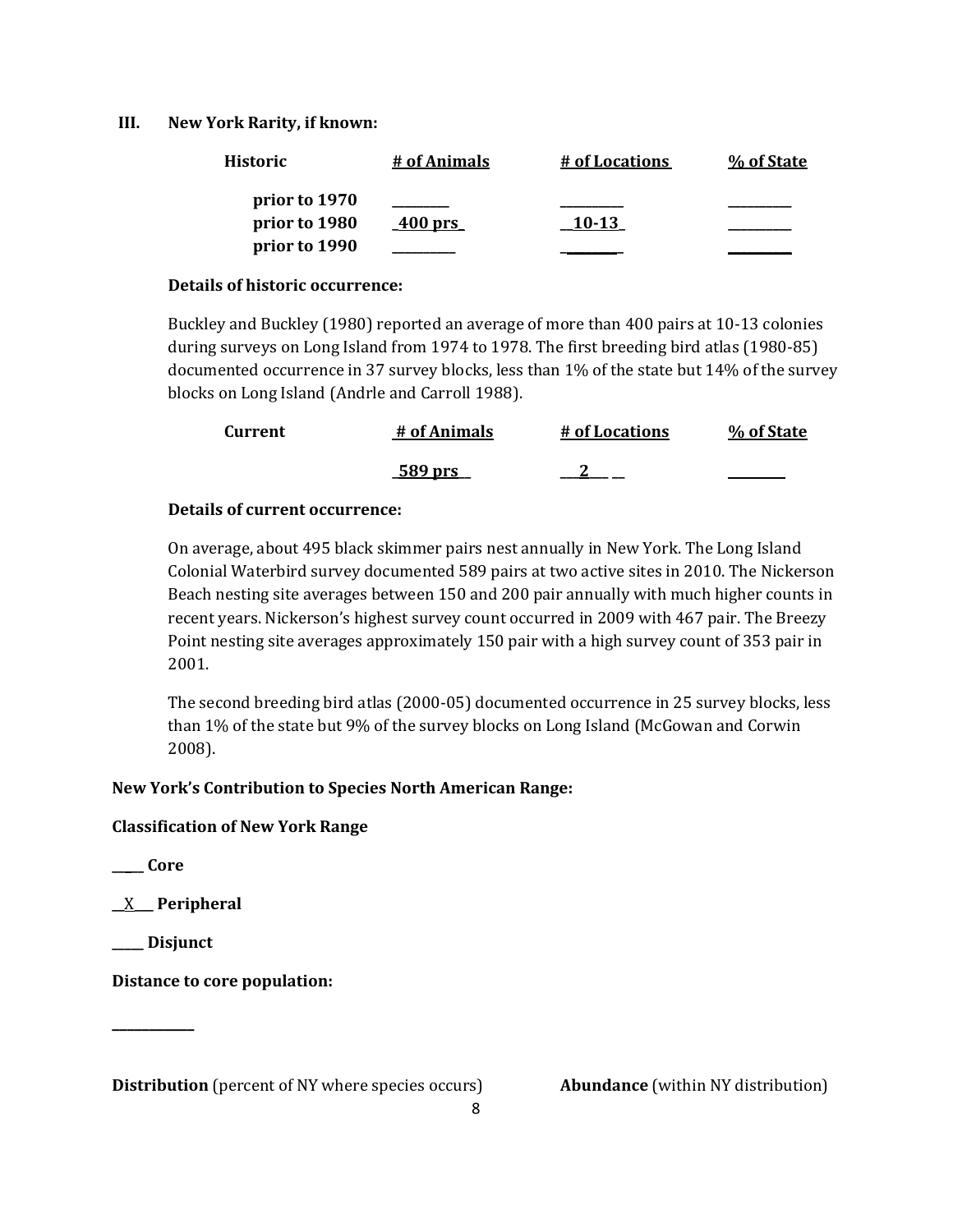| X | $0 - 5\%$ | __ abundant                   |
|---|-----------|-------------------------------|
|   | $6 - 10%$ | common                        |
|   | 11-25%    | $\underline{X}$ fairly common |
|   | 26-50%    | uncommon                      |
|   | $>50\%$   | rare                          |

#### **NY's Contribution to North American range**

- $X$  0-5%
- $6 10\%$
- $\frac{11-25}{6}$
- $-26-50%$
- $>50\%$
- **IV. Primary Habitat or Community Type** (from NY crosswalk of NE Aquatic, Marine, or Terrestrial Habitat Classification Systems)**:** 
	- **1.** Maritime Intertidal Gravel/Sand Beach
	- **2.** Estuarine, Brackish Intertidal, Tidal Wetland, High Marsh
	- **3.** Maritime Dunes
	- **4**. Marine Dredge Spoil Shore

# **Habitat or Community Type Trend in New York:**

| $\underline{X}$ Declining<br><b>Stable</b> | <b>Increasing</b>          | Unknown        |
|--------------------------------------------|----------------------------|----------------|
| Time frame of decline/increase: ___        | Since 1970s                |                |
| <b>Habitat Specialist?</b>                 | <b>Yes</b><br>$\mathbf{X}$ | - No           |
| <b>Indicator Species?</b>                  | Yes                        | N <sub>0</sub> |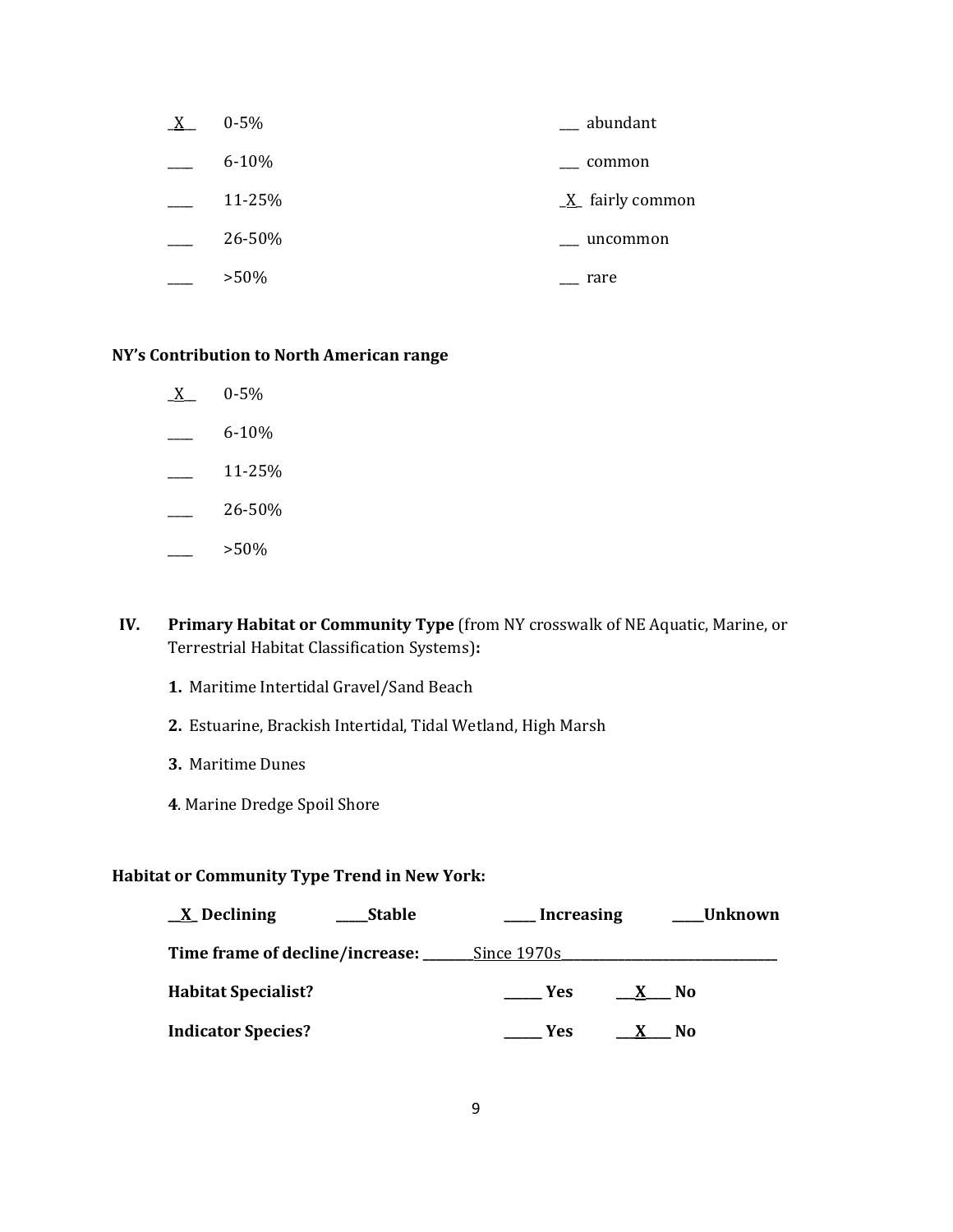#### **Habitat Discussion:**

Black skimmer is a coastal breeder, nesting on sparsely-vegetated sandy beaches, dredge spoil islands, and in salt marshes. In New York, the species has recently begun using salt marshes more frequently, likely a response to increased development and recreation pressures on Long Island's sandy beaches. On the south shore of Long Island, skimmers nest near bay inlets. Sandy beach habitats are often shared with nesting least terns. Black skimmers and terns have been using rooftops as alternate nesting locations along the coast in Florida where beach habitat has become severely limited (Langridge and Hunter 1986).

Foraging habitat, which may be a considerable distance away from nesting areas, includes shallow and tidal waters of bays, inlets, marshes, estuaries, and salt marsh pools (Arthur 1921, Tompkins 1951).

## **V. New York Species Demographics and Life History**

**\_\_X\_\_ Breeder in New York**

**\_\_X\_\_ Summer Resident**

**\_\_\_\_\_ Winter Resident**

**\_\_\_\_\_ Anadromous**

**\_\_\_\_\_ Non-breeder in New York**

- **\_\_\_\_\_ Summer Resident**
- **\_\_\_\_\_ Winter Resident**
- **\_\_\_\_\_ Catadromous**
- **\_\_\_\_\_ Migratory only**
- **\_\_\_\_\_Unknown**

### **Species Demographics and Life History Discussion:**

From Gochfeld and Burger (1994): Banding recoveries of adults indicate a strong tendency to return to the same colony where they previously bred successfully (76% to same colony), but not necessarily to where they were hatched (35%). Some movement from year to year between beach and marsh habitats have been documented by banding (Burger and Gochfeld 1990). The youngest breeding adult trapped on a nest was 2 years old, but many do not breed before 3 years, and some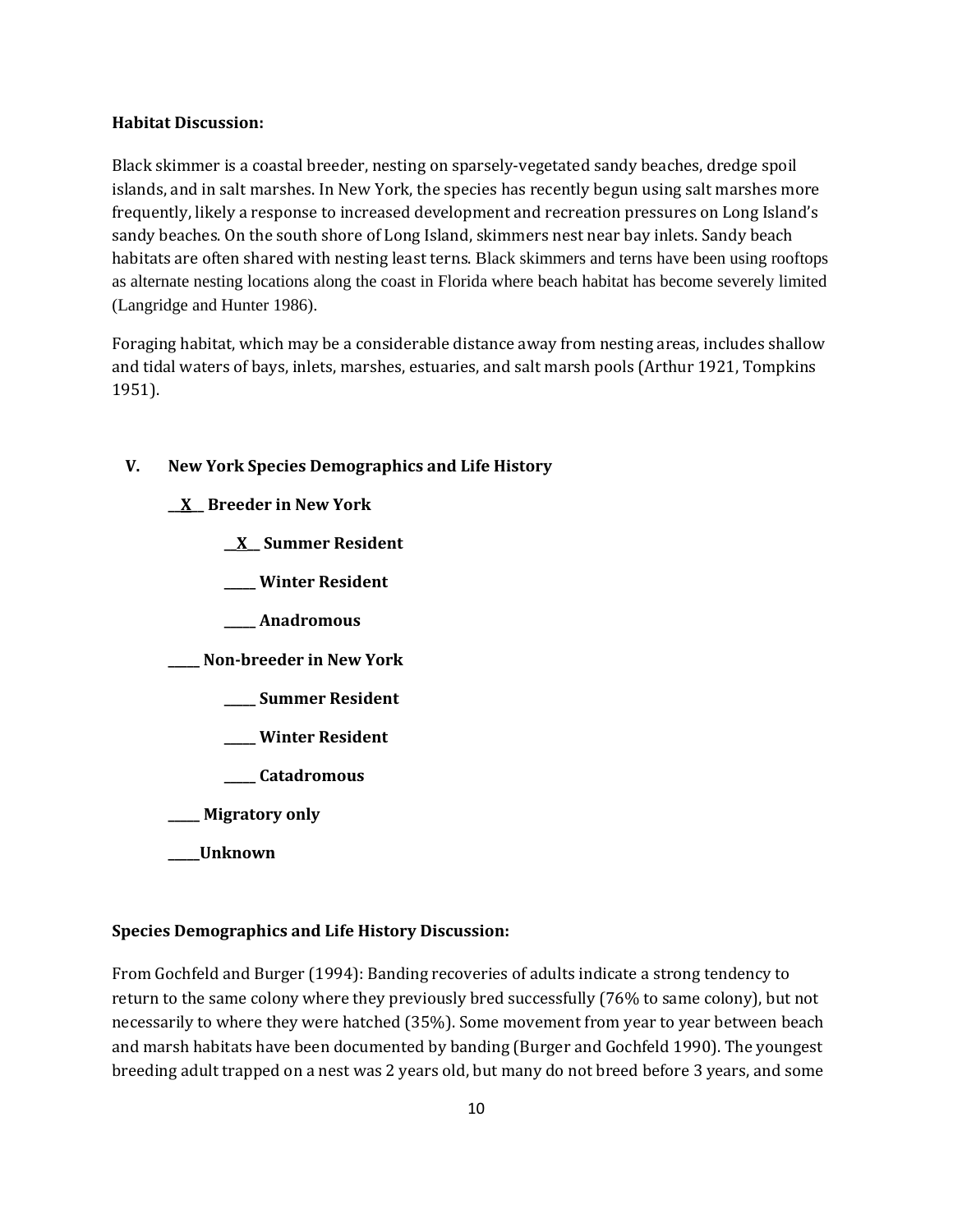males probably not until 4 years. Adults likely breed each year, but in most years only about 50% of pairs raise young to fledging. Two surviving chicks is not unusual; fledging of 3 chicks occurs < 1% of time (on Long Island, NY). Longevity is up to 20 yr (Clapp et al. 1982), but most breeding adults of known age are 5 to 9 years old. A high annual survivorship after the second year is inferred from banding studies, but there are no quantitative data. Flooding, storms, predation, and human disturbance are major causes of colony failure, and contribute to low reproductive success in some areas.

A skimmer productivity estimate of 86% was calculated in 2012 for the Breezy Point colony in Queens (on average, each pair successfully fledged .86 chicks per nest). The estimate was based on the LICWPP count of 137 breeding pairs and a juvenile count of 116 (see NYSDEC 2012). Additionally, research has estimated that annual colony turnover rates are between 25% and 50% (Burger 1982).

# **VI. Threats:**

Threats include habitat loss due to the prevention of storm-induced overwash events, the use of suitable nesting habitats for recreational activities, and development on and adjacent to nesting and foraging habitat. Habitat disturbances including beach-grooming operations, beach driving, boat landing, and flooding prevent the establishment of nests and reduce the viability of established nests.

Rising sea levels are expected to inundate the coastal beaches, barrier islands, and mud flats that provide habitat for shorebirds; storm tides may inundate nests (North American Bird Conservation Initiative 2010). Black skimmer was classified as "moderately vulnerable" to predicted climate change in an assessment of vulnerability conducted by the New York Natural Heritage Program (Schlesinger et al. 2011).

Ghost crabs are suspected of taking eggs and/or chicks. Predators associated with increased human activity include cats, crows, gulls, foxes, and raccoons.

# **Are there regulatory mechanisms that protect the species or its habitat in New York?**

\_\_\_\_\_\_ No \_\_\_\_\_ Unknown

 $X$  Yes

Black skimmers are protected under the Migratory Bird Treaty Act of 1918. The Tidal Wetlands Act provides protection for all tidal wetlands under Article 25 of the NYS Conservation Law.

# **Describe knowledge of management/conservation actions that are needed for recovery/conservation, or to eliminate, minimize, or compensate for the identified threats:**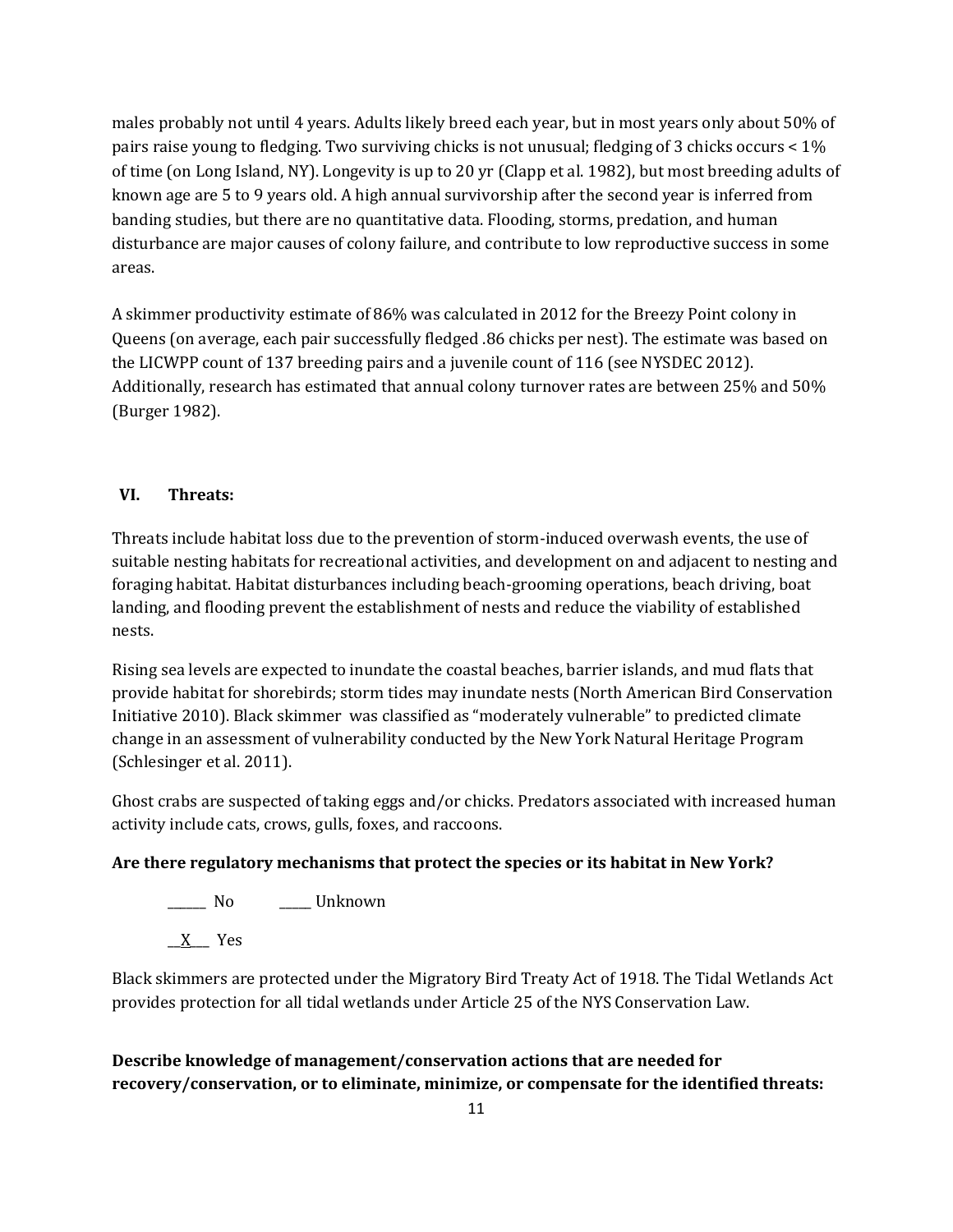Current conservation efforts that directly address black skimmer biology or ecology in New York are limited. The LICWPP survey counts black skimmer on a yearly basis and provides the best estimate of population and distribution for the state. Local beach maintenance in preparation for summer recreation does occur in black skimmer nesting habitat and is beneficial in keeping the foredune in succession. Fencing placed on the beach to delineate piping plover nesting habitat often encompasses black skimmer and tern nesting locations as well. This helps to provide a buffer between nesting birds and beachgoers (NYSDEC 2012). Conservation actions following IUCN taxonomy are categorized in the table below.

| <b>Conservation Actions</b>       |                                       |  |
|-----------------------------------|---------------------------------------|--|
| <b>Action Category</b>            | Action                                |  |
| Land/Water Protection             | Site/Area Protection                  |  |
| Land/Water Protection             | Resource & Habitat Protection         |  |
| Land/Water Management             | Site/Area Management                  |  |
| Land/Water Management             | Invasive/Problematic Species Control  |  |
| Land/Water Management             | Habitat & Natural Process Restoration |  |
| <b>Education &amp; Awareness</b>  | Awareness & Communications            |  |
| <b>External Capacity Building</b> | Alliance & Partnership Development    |  |

The Comprehensive Wildlife Conservation Strategy (NYSDEC 2005) includes recommendations for the following actions for beach and island ground-nesting birds, which includes black skimmer.

#### **Easement acquisition:**

Protect nesting and foraging habitat and associated upland buffers through acquisition, easement and through regulatory constraints on development.

### **Educational signs:**

Post interpretive signage at all public nesting locations.

#### **Fact sheet:**

\_\_\_\_ Update Endangered Species fact sheets to reflect current status of species in New York.

#### **Habitat management:**

- Encourage the establishment of nesting and foraging populations by protecting newly created suitable habitat produced as a result of overwash and/or breaches with symbolic fencing and posting.
- \_\_\_\_ Encourage and support a "no net increase" in shoreline armoring along Long Island bays and harbors.
- \_\_\_\_ Encourage compliance with the recommendations for habitat and recreation management contained within Federal and State Recovery Plans for beach-nesting species.
- \_\_\_\_ Encourage landowners to control predators that represent significant threats to the viability of species. Options to be considered include control of predators through contact with a licensed nuisance wildlife control person, allowing hunting and/or trapping during legally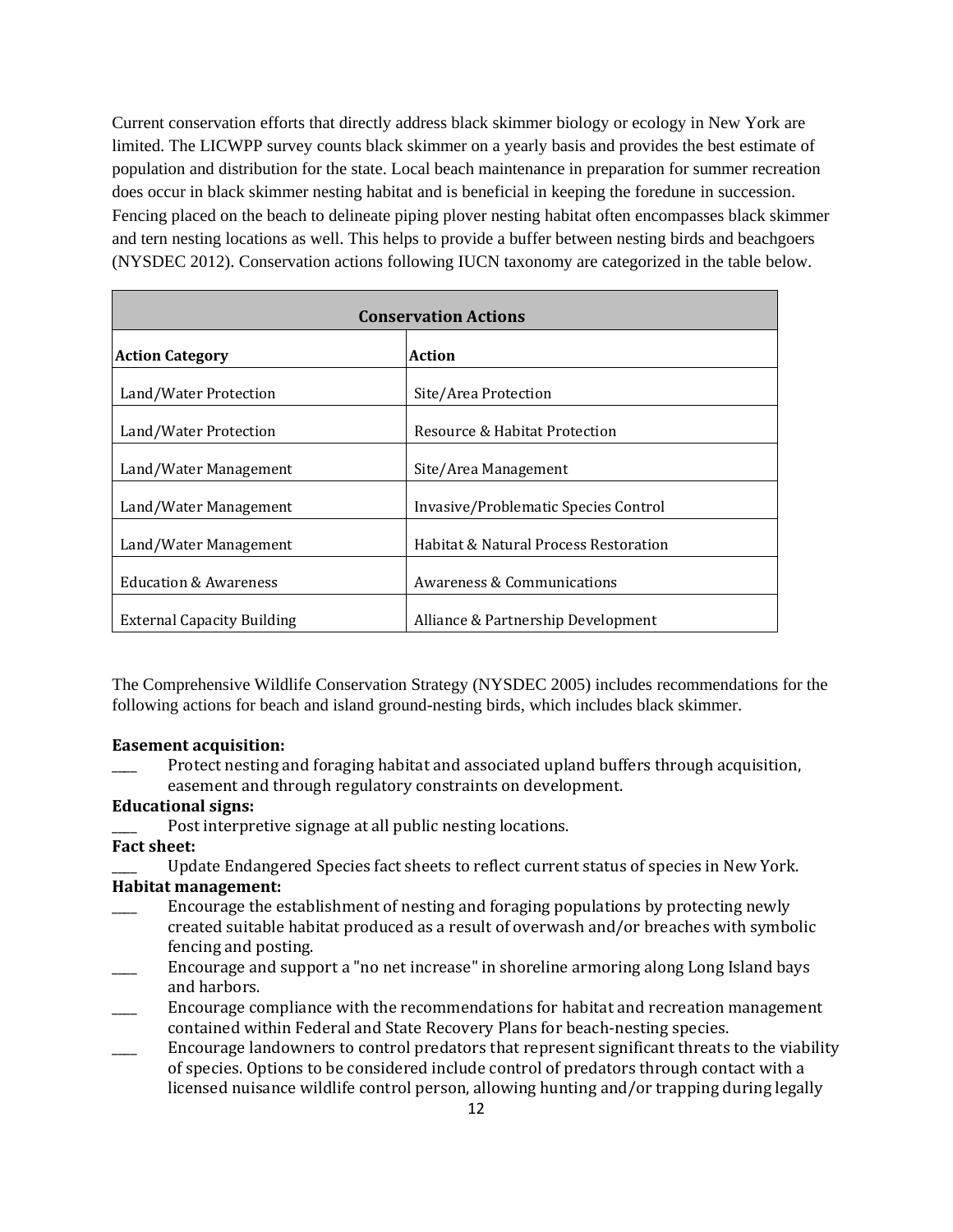specified seasons and habitat modification to remove roosting or denning sites of nest predators. It is recommended that the mechanism for predator control by landowners be done in consultation with DEC.

Where possible, protect nesting areas from human disturbance by posting, electric fencing and symbolic fencing. Also, control density and composition of vegetation at breeding sites to maintain suitability for nesting. Accomplish through planting of fresh spoil sites with desired species and grading and/or spoil deposition at sites where vegetation has become too dense.

#### **Habitat research:**

- Support and encourage habitat research projects that would help define preferred habitat in order to guide restoration efforts and focus habitat protection efforts.
	- Assess beach driving activities, locations and impacts.

### **Habitat restoration:**

- Encourage and support policies that purchase storm-damaged homes within the coastal erosion hazard area for the purposes of beach and dune habitat restoration.
- Where possible, reestablish high quality foraging habitats by either manufacturing sand flats, mudflats or overwash fans or allowing such formations to build naturally. Also, ephemeral pool creation adjacent to beach nesting habitat will be pursued.
- Where possible, nesting habitat will be expanded to create new nesting opportunities for species. This will be accomplished through dredge spoil management, input into beach renourishment projects and de-vegetation of formally suitable sites.

#### **Life history research:**

Support research that addresses priorities established in planning documents that have been prepared through interstate and interagency working groups.

#### **Other action:**

- \_\_\_\_ Minimize and mitigate habitat impacts from development and public works projects by pursuing a goal of no net loss of habitat at a project location.
- Establish and/or maintain enforcement of no-work windows within breeding habitats during the breeding season (April 1 - September 1 on Long Island).
- \_\_\_\_ Educate the public on the impacts of domestic cats on birds and encourage landowners to keep their cats indoors.
	- Secure funding to initiate new beach-dependent species programs.

#### **Population monitoring:**

Annual surveys will track population status at known breeding locations.

# **Regional management plan:**

Develop a long term management plan that establishes population objectives for all beachdependent breeding birds and management recommendations to achieve them.